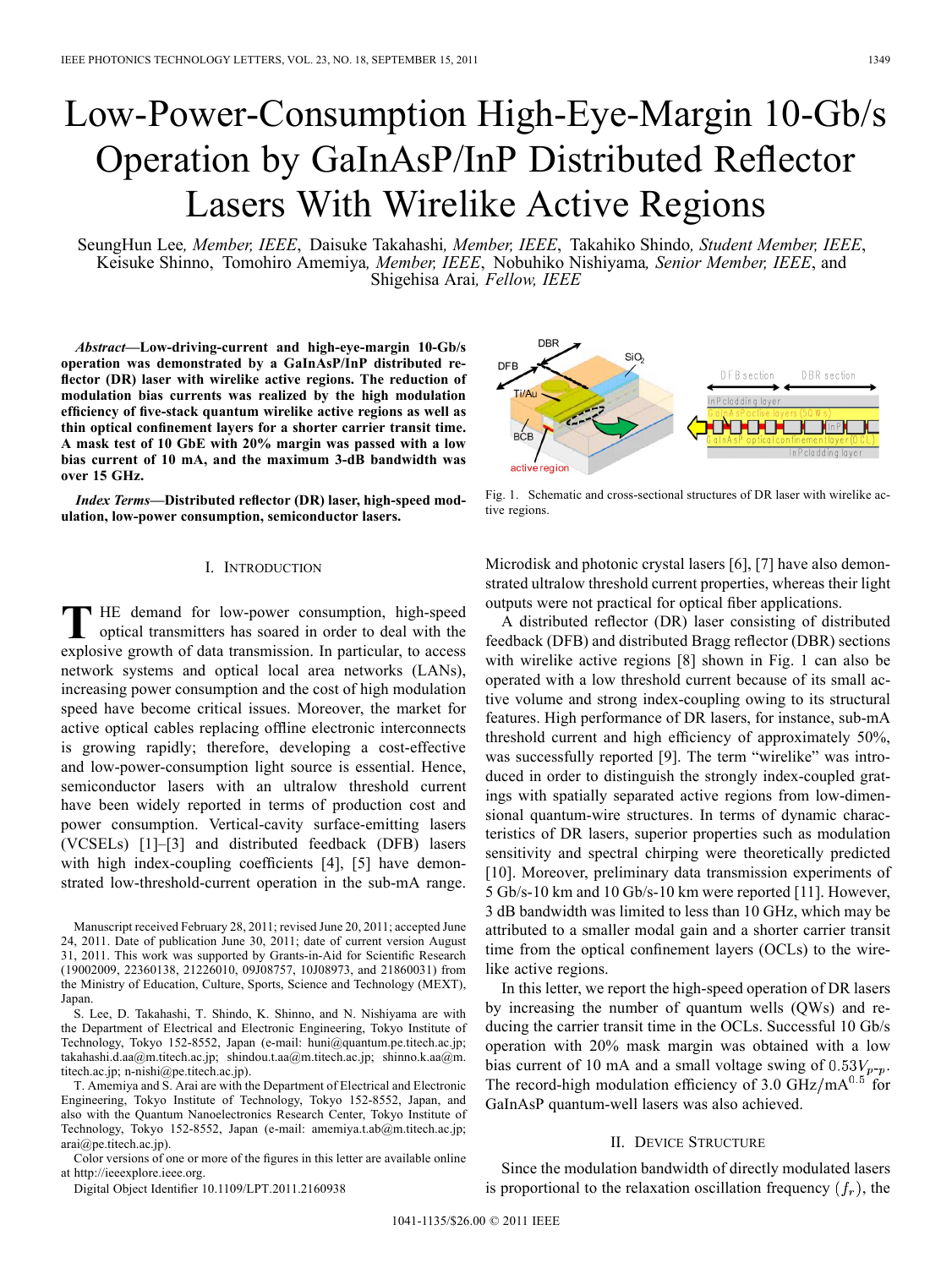

Fig. 2. Calculated  $D$ -factors as a function of DFB cavity length. The width of the wirelike active region is assumed to be 90 nm in the period of 240 nm for DR lasers, while the conventional  $\lambda/4$  phase-shifted DFB laser is assumed to be consisting of 2QWs.

slope of  $f_r$  with respect to the bias currents, which is called the modulation efficiency  $D$ -factor, should be high for both highspeed and low-power-consumption operations. The  $D$ -factor can be approximately given by

$$
D\text{-factor} \equiv \frac{f_r}{\sqrt{I - I_{\text{th}}}} = \frac{1}{2\pi} \sqrt{\frac{\eta_i}{q} \frac{\xi_w \xi_L}{V_a} G'},\tag{1}
$$

where  $\eta_i$  is the internal quantum efficiency, q the unit charge,  $\xi_w$  the vertical optical confinement factor per well (= 1%),  $\xi_L$  the longitudinal optical confinement factor,  $V_a$  the active volume, and  $G'$  the differential optical gain. Because the active regions are distributed along the laser cavity,  $\xi_L$  must be taken into account for the structure with wirelike active regions. Since DR lasers have a high index-coupling coefficient greater than  $300 \text{ cm}^{-1}$ , short-cavity lasers can be realized. Moreover, the widths of wirelike active regions are typically less than half the grating period, whereas  $\xi_L$  is maintained at approximately 70% due to the gain matching effect [8]. For these reasons, the optical confinement per unit volume of DR lasers is higher than that of conventional DFB lasers; thus, a high  $D$ -factor can be expected for DR lasers. It is worth mentioning that the excess nonradiative recombination for wirelike structures was found to be less than 10% by comparison between the DFB lasers with wirelike active regions and FP lasers with quantum-well active regions. Fig. 2 shows the calculated  $D$ -factor as a function of DFB cavity length. The index-coupling coefficients of 360  $cm^{-1}$  and  $50 \text{ cm}^{-1}$  were used for the wirelike DFB section and the conventional  $\lambda/4$  phase-shifted DFB laser, respectively. As can be seen, a high D-factor over 3 GHz/mA $^{0.5}$  can be easily achieved for DR lasers with wirelike active regions.

The fabricated DR laser has a  $1.5$ - $\mu$ m-wide high-mesa stripe geometry surrounded by benzocyclobutene (BCB) and consists of an active DFB section with wirelike active regions and a passive DBR section as shown in Fig. 1. The designed wire widths of the DFB and DBR sections were 115 and 80 nm in the periods of 242.50 and 243.75 nm, respectively. Since the lasing wavelength of DFB section with wirelike active regions is always on the long wavelength side of the stopband, the grating period in the DBR section was longer than that in the DFB section so as to match the Bragg wavelength in the DBR section with the lasing wavelength. The monolithic integration of the



Fig. 3. Injection current–light output power  $(I-L)$  characteristic and lasing spectrum at  $2I_{\text{th}}$  (inset).

DBR section which replaces an HR coating leads to simple fabrication process, particularly in the case of short-cavity  $(<$ 100  $\mu$ m) DFB lasers for low threshold current operation. While the previously reported DR lasers [9] utilized 2QWs for low-threshold-current operations, the 5QWs structure (a combination of a 6-nm-thick  $Ga_{0.22}$   $In_{0.78} As_{0.81}$   $P_{0.19}$  quantum-well layer and a 10-nn-thick tensile-strained  $Ga_{0.25}$  In<sub>0.75</sub>As<sub>0.50</sub>P<sub>0.50</sub> barrier layer) was adopted in this work for high  $D$ -factor and modulation speed. A low dielectric-constant material of BCB was placed below the electrode pad (80  $\mu$ m diameter) and thin  $Ga<sub>0.22</sub> In<sub>0.78</sub> As<sub>0.47</sub>P<sub>0.53</sub> OCLs of 40 nm were adopted to obtain$ a high  $RC$  electrical bandwidth and a short carrier transit time.

## III. EXPERIMENTAL RESULTS AND DISCUSSION

Fig. 3 shows the current-light output  $(I-L)$  characteristic of a DR laser under a room-temperature continuous-wave (RT-CW) condition. A moderately low threshold current  $(I_{th})$  of 3.0 mA and a high differential quantum efficiency from the front facet  $(\eta_{df})$  of 44% were obtained. Since the number of quantum wells was increased from 2 to 5 for high-speed modulation, the threshold current was 2–3 times higher than that in our previous report. While both facets were just cleaved, a single-mode operation with a submode suppression ratio (SMSR) of 49 dB at a bias current of  $2I_{\text{th}}$  was achieved as shown in the inset of Fig. 3. This confirms single-mode operation of wirelike active regions due to the gain matching effect [8].

Measurement results of the small signal response  $S_{21}$  and modulation efficiency are shown in Figs. 4 and 5, respectively.  $f<sub>r</sub>$  measured from the relative intensity noise (RIN) yields a modulation efficiency D-factor of 3.0 GHz/mA $^{0.5}$ , which is, to the best of our knowledge, the highest value for GaInAsP DFB lasers and comparable to that of state-of-art AlGaInAs quantum-well lasers [12], [13]. The slight decrease of  $D$ -factor along with the current injection may be attributed to the reduced effective current into the active regions caused by the frequency characteristics of the residual  $RC$  parasitics and a submount. The small signal 3 dB bandwidth of 15 GHz was obtained at a bias current of 28 mA.

Fig. 6(a) shows the measured eye diagram carried out with  $2^{31} - 1$  pseudorandom bit sequence (PRBS) data streams for nonreturn-to-zero (NRZ) signals. The DFB section was biased with 10 mA at the bit rate of 10.3125 Gb/s. The peak-to-peak